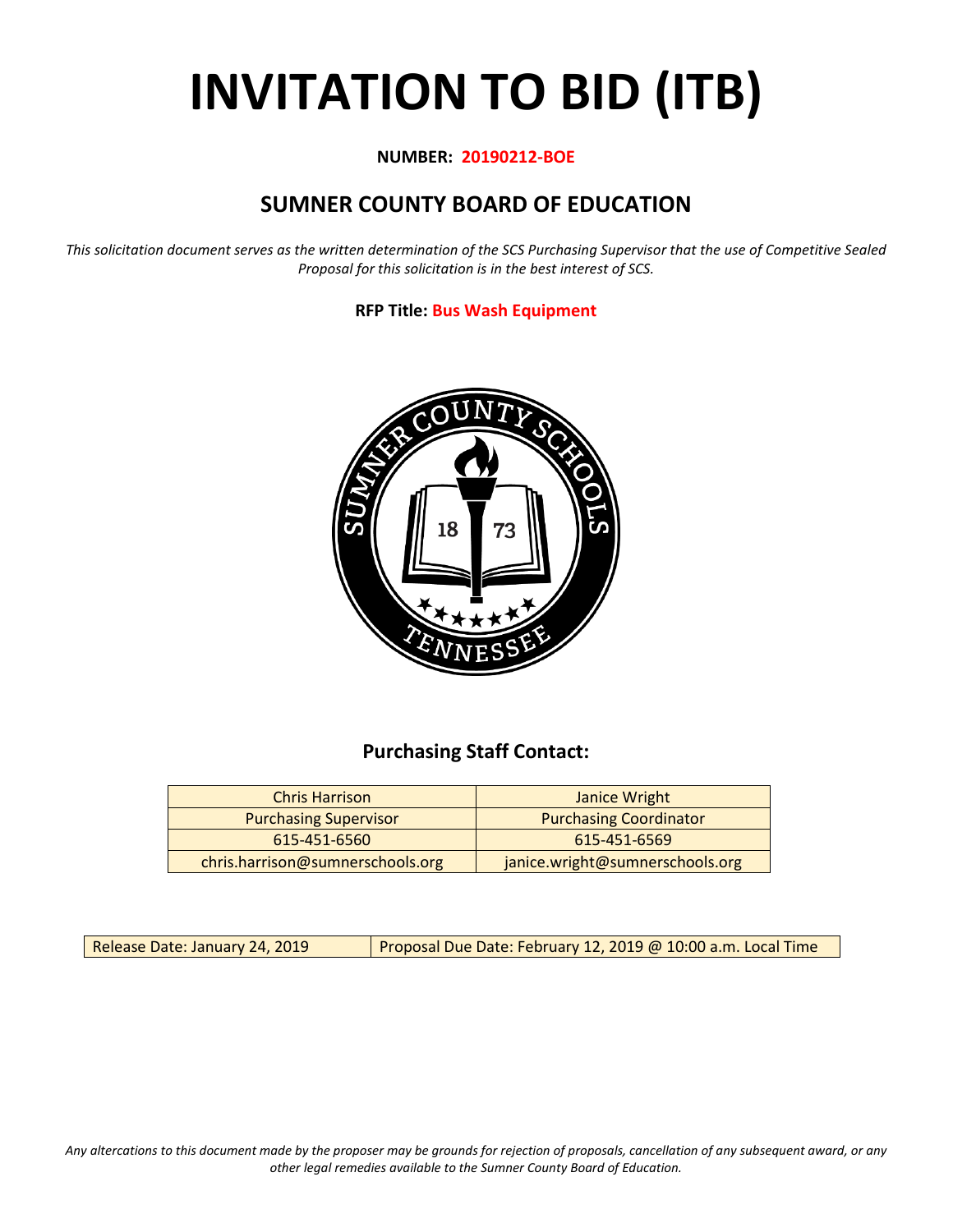# **NOTICE TO PROPOSERS**

There may be one or more amendments to this ITB. In order to receive communication for any such amendments issued specifically to this ITB, the proposer must provide the information requested below to the Sumner County Board of Education (SCS) Purchasing Department. The information may be sent by email to: Chris Harrison, Purchasing Supervisor, chris.harrison@sumnerschools.org. SCS will send amendments only to those proposers which complete and return this information in a timely manner.

| <b>ITB Number:</b>      | 20190212-BOE Bus Wash Equipment |
|-------------------------|---------------------------------|
| Company Name:           |                                 |
| <b>Mailing Address:</b> |                                 |
|                         |                                 |
|                         |                                 |
| Phone Number:           |                                 |
| <b>Contact Person:</b>  |                                 |
| <b>Email Address:</b>   |                                 |
|                         |                                 |
|                         |                                 |
| <b>Printed Name:</b>    |                                 |
| Date:                   |                                 |

Emailed amendments will be sent in a Microsoft Word (Office for Windows) or Portable Document Format (pdf) format. Any alterations to the document made by the proposer may be grounds for rejection of proposal, cancellation of any subsequent award or any other legal remedies available to SCS.

Amendments will also be posted on the SCS website **https://sumnerschools.org/index.php/current-bids-and-rfps** and attached to the solicitation listing as a PDF or WORD file. Check the particular solicitation on the Current Bids and RFPs webpage for any posted amendments.

By completing and returning this form, the Proposer has expressed its intent to provide a proposal for **20190212-BOE Bus Wash Equipment.**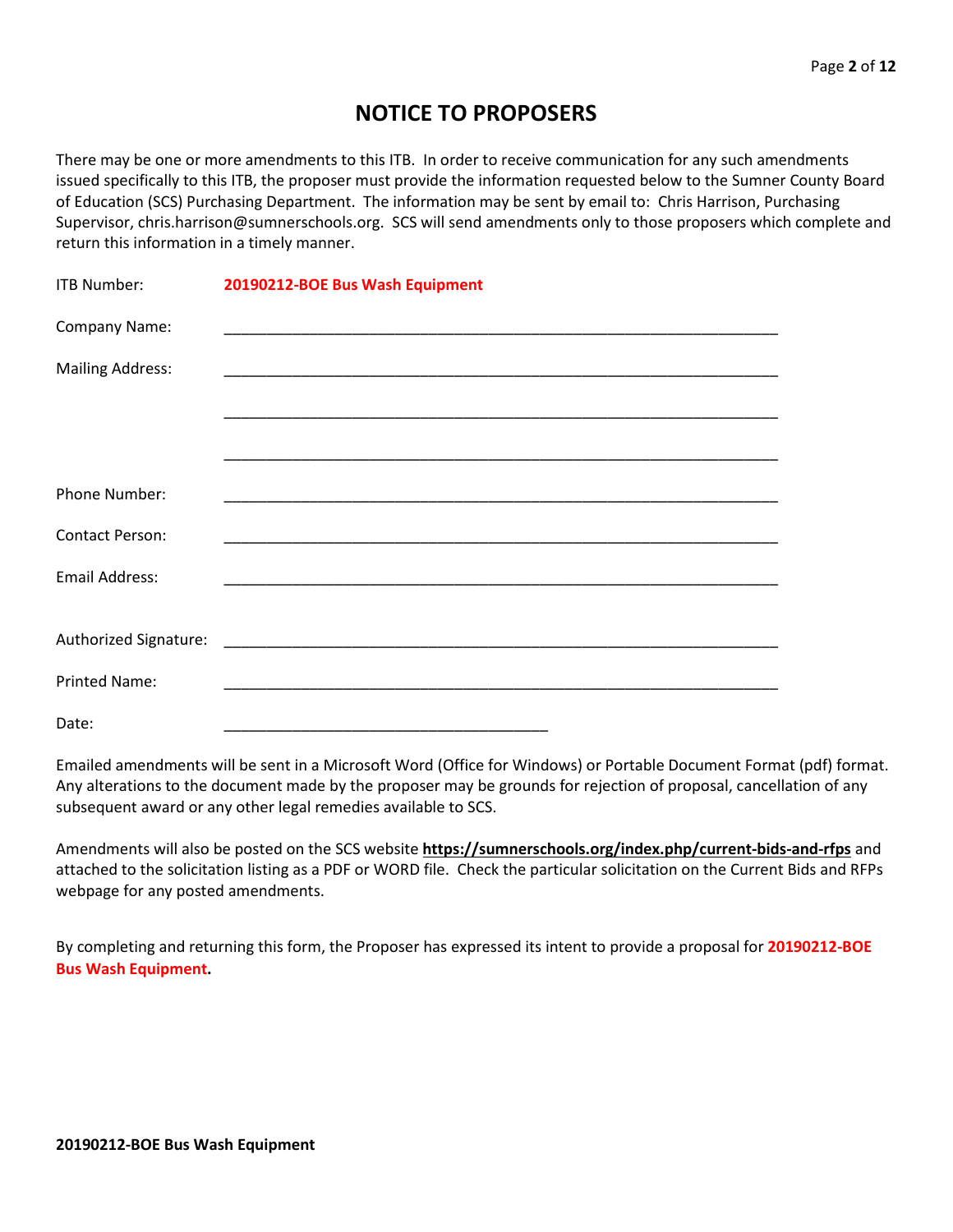# **TABLE OF CONTENTS**

- 1. Specification
- 2. Source Selection and Contract Award
- 3. Schedule of Events
- 4. Delivery of Proposals
- 5. Protests
- 6. New Vendors
- 7. Attachments
	- A. Bid Form/Certification
	- B. IRS Form W9
	- C. Attestation Re Personnel
	- D. Standard Terms and Conditions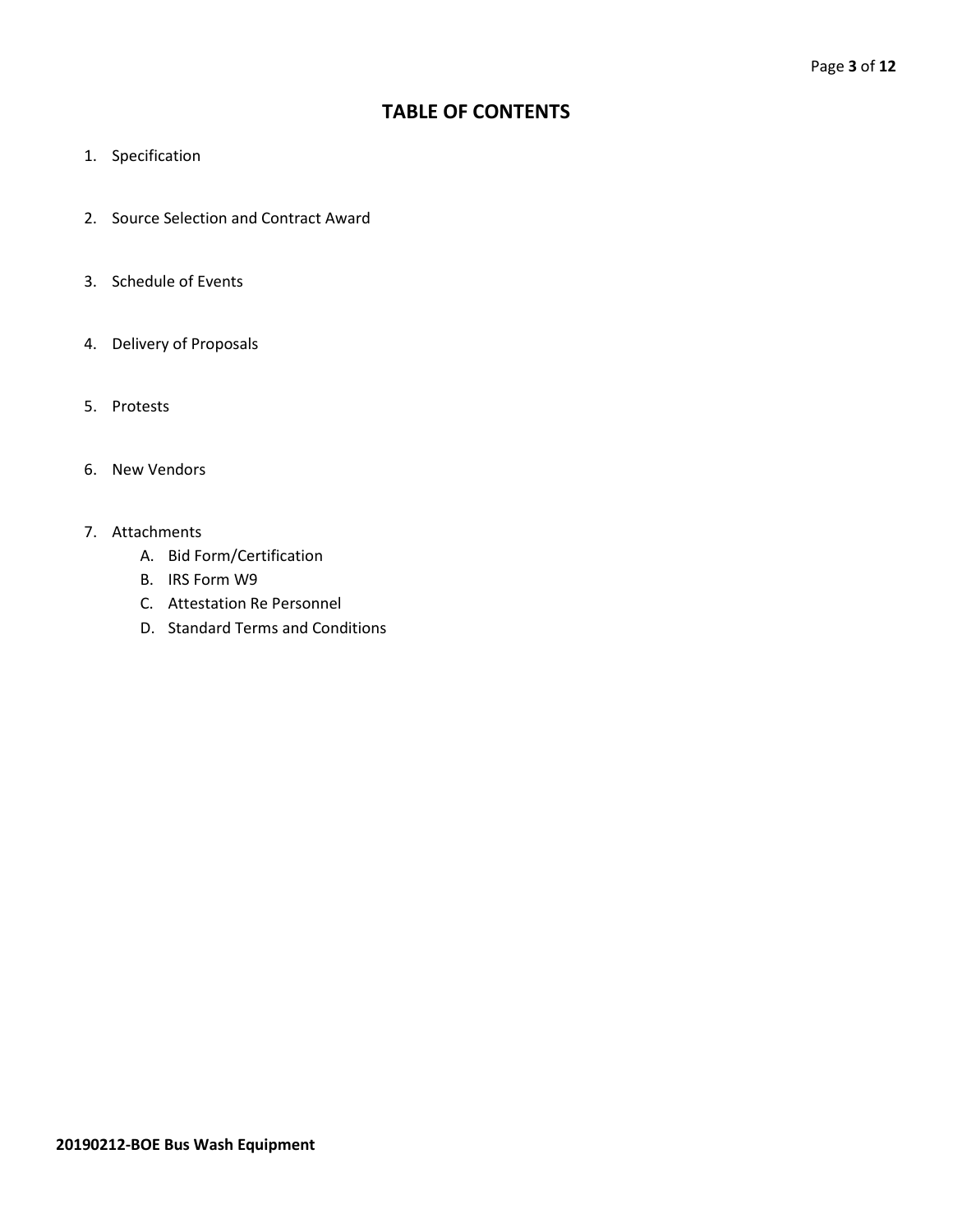1. Specification

SCS is soliciting responses for the purchase of a tower wash system. The system will be utilized by our Transportation Department to wash buses. SCS is requesting pricing for equipment only. The installation will be completed by SCS personnel. The response must include cost for delivery to SCS.

SCS reserves the right to request a product demonstration prior to recommending an award.

The following specifications represent the minimum requirements. SCS shall accept proposals for alternate products that operate in the same general format.

#### **Tower Wash Unit**

- manual operation
- 12' 6" height to ensure 100% water coverage
- lightweight, aluminum frame construction
- water actuated tilting system with brushes, shield and brass nozzles maintaining correct distance to the wash surface to avoid overspray and provide adequate lubrication
- set of safety distance wheels to avoid accidental contact with bus (non-marking)
- polyethylene brushes
- 2-year warranty on motor, shaft and brushes as well as hose and cords

#### **Soap System**

- complete with hoses, backflow protectors and pressure regulator
	- o 130ft. of water hose with hose hangers
- non-electric metering pump
	- $\circ$  utilized water flow to pump soap directly from the source, mix internally and dispense to the spray bar
- metered to control and reduce soap usage/cost
- includes initial order of soap solution

#### **Delivery Address**

• Sumner County Board of Education Transportation Department 1500 Airport Road Gallatin, TN 37066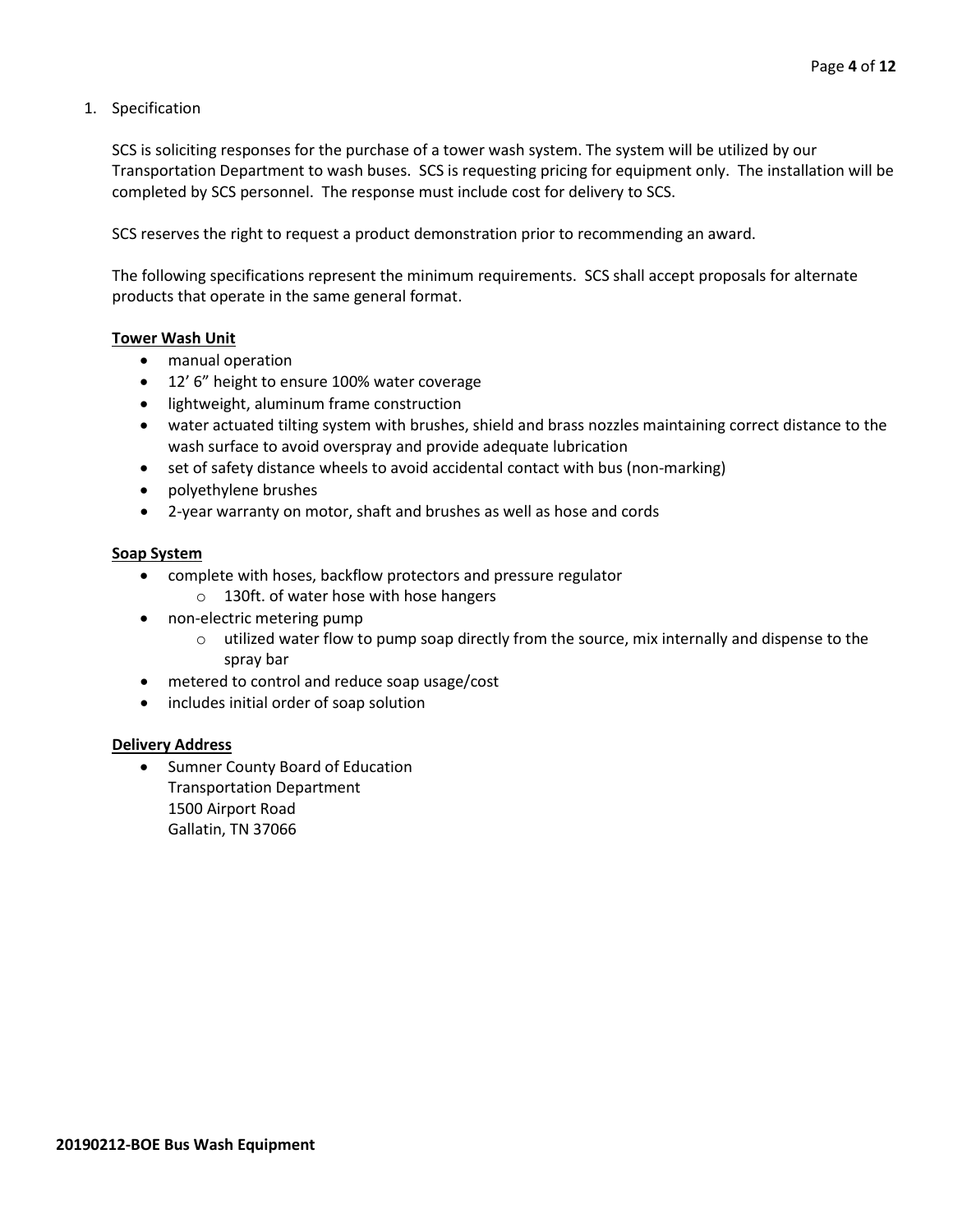- 2. Source Selection and Contract Award
	- Award, if made, will be made to the proposer submitting the lowest cost proposal and whom is also determined to be Responsive.
		- o General Criteria to be determined "Responsive"
			- Does the proposal include all required information?
			- Does the proposal include completed attachment forms?
			- Was the proposal delivered on or before the stated deadline?
	- SCS reserves the right to reject any proposal that takes exception to the specifications unless prior approval is requested and granted by SCS.
	- Upon mutual agreement by both parties, SCS shall grant the right to extend the terms, conditions and prices of contract(s) awarded from this ITB to other Institutions (such as State, Local and/or Public Agencies) who express an interest in participating in any contract that results from this ITB. Each of the "piggyback" Institutions will issue their own purchasing documents for purchase of the goods/services. Proposer agrees that SCS shall bear no responsibility or liability for any agreements between Proposer and the other Institution(s) who desire to exercise this option.
- 3. Schedule of Events

| <b>RFP Issued</b>              | January 24, 2019                          |  |  |  |  |  |  |
|--------------------------------|-------------------------------------------|--|--|--|--|--|--|
| <b>Questions DEADLINE</b>      | February 6, 2019                          |  |  |  |  |  |  |
| <b>RFP Submission DEADLINE</b> | February 12, 2019 @ 10:00 a.m. Local Time |  |  |  |  |  |  |

#### 4. Delivery of Proposals

Sealed proposals will be accepted until **February 12, 2019 @ 10:00 a.m. Local Time**. Proposals received after that time will be deemed invalid. Vendors mailing proposal packages must allow sufficient time to ensure receipt of their package by the time specified. SCS shall not accept proposals via electronic transmission such as email, fax, etc. There will be no exceptions. Proposals will be opened and read aloud. The reading of the bids will begin at **10:00 a.m. Local Time**.

Due to the nature of deliveries to the SCS Support Services Facility by carriers such as UPS, FedEx and such like; the proposal package will be accepted if the date and time on the delivery confirmation are indicated to be on or before the Proposal Deadline.

Delivery Address: Sumner County Board of Education Attn: Purchasing Supervisor 1500 Airport Road Gallatin, TN 37066

The package containing the proposal must be sealed and clearly marked on the outside of the package: **"20190212-BOE Bus Wash Equipment"**

**DO NOT OPEN**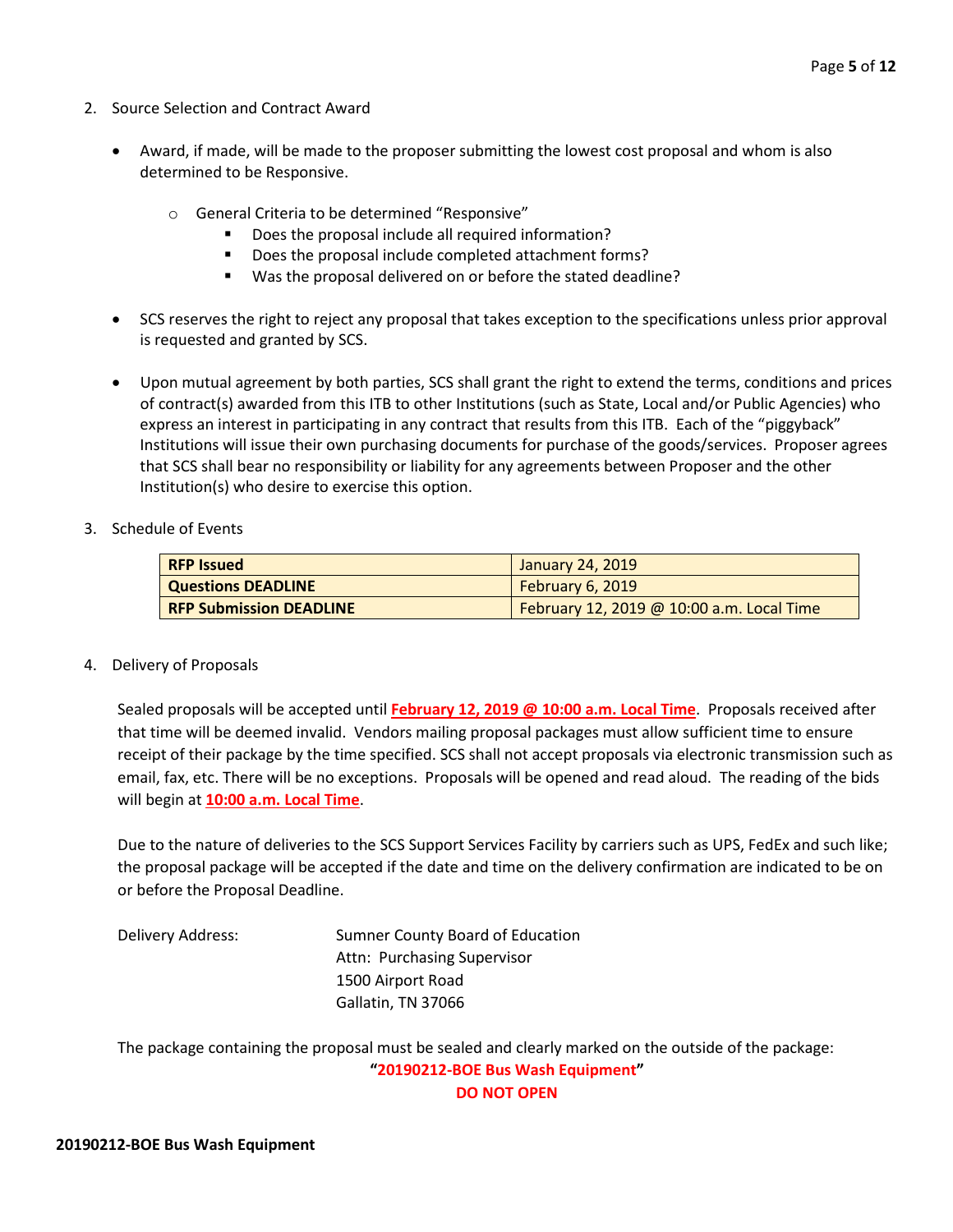## 5. Protests

In the event that any interested party finds any part of the listed specifications, terms or conditions to be discrepant, incomplete or otherwise questionable in any respect; it shall be the responsibility of the concerned party to notify the SCS Purchasing Office of such matters immediately upon receipt of the ITB. All notifications must be sent to the Purchasing Supervisor via email at [purchasing@sumnerschools.org.](mailto:purchasing@sumnerschools.org)

Any actual or prospective Proposer who is aggrieved in connection with the ITB or award of a contract may protest to the Purchasing Supervisor and/or the Sumner County Board of Education at its regularly scheduled meeting.

- 6. New Vendors
	- To comply with Internal Revenue Service requirements, all vendors who perform any type of service are required to have a current IRS Form W-9 on file with the SCS Finance Department. It is a mandatory requirement to complete the IRS Form W-9 (Attachment 1) included in this RFP.
	- To comply with the Tennessee Lawful Employment Act (50-1-702 and 50-1-703), non-employees (individuals paid directly by the employer in exchange for the individual's labor or services) must have on file one (1) of the following documents:
		- o A valid Tennessee driver's license or photo identification;
		- $\circ$  A valid driver's license or photo identification from another state where the license requirements are at least as strict as those in Tennessee;
		- o A birth certificate issued by a U.S. state, jurisdiction or territory;
		- o A U.S. government issued certified birth certificate;
		- o A valid, unexpired U.S. passport;
		- o A U.S. certificate of birth abroad (DS-1350 or FS-545)
		- o A report of birth abroad of a U.S. citizen (FS-240);
		- o A certificate of citizenship (N560 or N561);
		- o A certificate of naturalization (N550, N570 or N578);
		- o A U.S citizen identification card (I-197 or I-179); or
		- o Valid alien registration documentation or other proof of current immigration registration recognized by the United States Department of Homeland Security that contains the individual's complete legal name and current alien admission number or alien file number (or numbers if the individual has more than one number).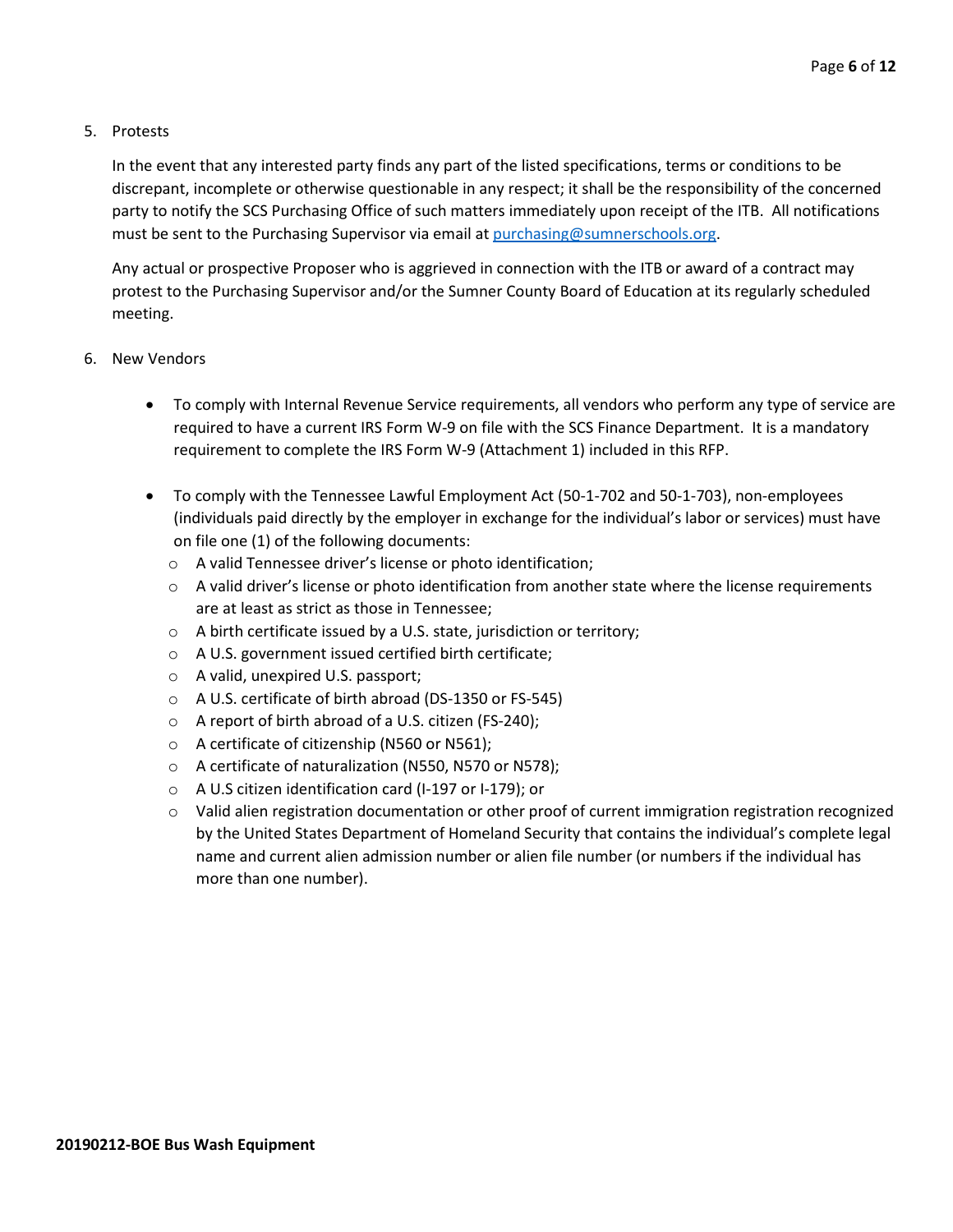#### **7.A Bid Form**



Attn: Purchasing Supervisor 1500 Airport Road Gallatin, TN 37066

Date

| <b>Description</b> | <b>Unit Price</b> |
|--------------------|-------------------|
| Tower Wash Unit    |                   |
| Soap System        |                   |
| <b>GRAND TOTAL</b> |                   |

By checking this box, Proposer agrees that SCS reserves the right to extend the terms, conditions and prices of this contract to other Institutions (such as State, Local and/or Public Agencies) who express an interest in participating in any contract that results from this ITB. Each of the piggyback Institutions will issue their own purchasing documents for the goods/service. Proposer agrees that SCS shall bear no responsibility or liability for any agreements between Proposer and the other Institution(s) who desire to exercise this option.

| <b>AUTHORIZED SIGNATURE:</b> |  |
|------------------------------|--|
| <b>PRINTED NAME:</b>         |  |
| TITLE:                       |  |
| <b>COMPANY NAME:</b>         |  |
| <b>PHONE:</b>                |  |
| <b>EMAIL</b>                 |  |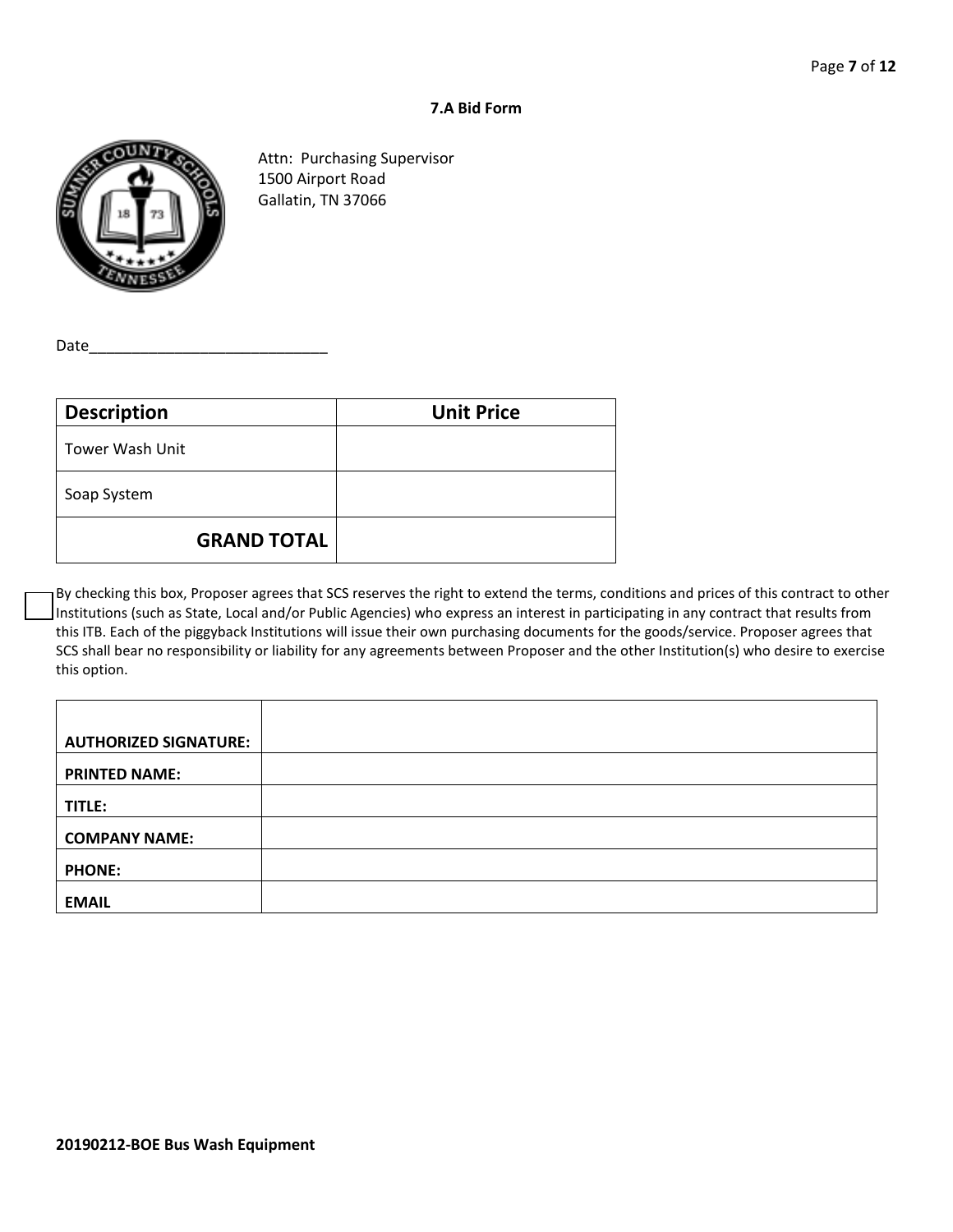## 7.B IRS Form W9

|                                                                                                                                                                                                                                                                                                                                                                                                                                                                                                                                                                                                                                                                                                    | <b>Request for Taxpayer</b><br><b>Identification Number and Certification</b><br>(Rev. December 2014)<br>Department of the Treasury<br>Internal Revenue Service          |                                                                                                                                                                                                                      |                                                                                                                                                               |                                         |    |                                                                               |                                       |               |  | Give Form to the<br>requester. Do not<br>send to the IRS. |  |                                                   |  |  |  |
|----------------------------------------------------------------------------------------------------------------------------------------------------------------------------------------------------------------------------------------------------------------------------------------------------------------------------------------------------------------------------------------------------------------------------------------------------------------------------------------------------------------------------------------------------------------------------------------------------------------------------------------------------------------------------------------------------|--------------------------------------------------------------------------------------------------------------------------------------------------------------------------|----------------------------------------------------------------------------------------------------------------------------------------------------------------------------------------------------------------------|---------------------------------------------------------------------------------------------------------------------------------------------------------------|-----------------------------------------|----|-------------------------------------------------------------------------------|---------------------------------------|---------------|--|-----------------------------------------------------------|--|---------------------------------------------------|--|--|--|
|                                                                                                                                                                                                                                                                                                                                                                                                                                                                                                                                                                                                                                                                                                    |                                                                                                                                                                          | 1 Name (as shown on your income tax return). Name is required on this line; do not leave this line blank.                                                                                                            |                                                                                                                                                               |                                         |    |                                                                               |                                       |               |  |                                                           |  |                                                   |  |  |  |
| οû                                                                                                                                                                                                                                                                                                                                                                                                                                                                                                                                                                                                                                                                                                 |                                                                                                                                                                          | 2 Business name/disregarded entity name, if different from above                                                                                                                                                     |                                                                                                                                                               |                                         |    |                                                                               |                                       |               |  |                                                           |  |                                                   |  |  |  |
| page<br>4 Exemptions (codes apply only to<br>3 Check appropriate box for federal tax classification; check only one of the following seven boxes:<br>Specific Instructions on<br>certain entities, not individuals; see<br>S Corporation<br>Individual/sole proprietor or<br>C Corporation<br>Partnership<br>Trust/estate<br>instructions on page 3):<br>Print or type<br>single-member LLC<br>Exempt payee code (if any)<br>Limited liability company. Enter the tax classification (C=C corporation, S=S corporation, P=partnership) ▶<br>Exemption from FATCA reporting<br>Note. For a single-member LLC that is disregarded, do not check LLC; check the appropriate box in the line above for |                                                                                                                                                                          |                                                                                                                                                                                                                      |                                                                                                                                                               |                                         |    |                                                                               |                                       |               |  |                                                           |  |                                                   |  |  |  |
|                                                                                                                                                                                                                                                                                                                                                                                                                                                                                                                                                                                                                                                                                                    | Other (see instructions)                                                                                                                                                 | the tax classification of the single-member owner.                                                                                                                                                                   |                                                                                                                                                               |                                         |    |                                                                               |                                       | code (if any) |  |                                                           |  | (Applies to accounts maintained outside the U.S.) |  |  |  |
|                                                                                                                                                                                                                                                                                                                                                                                                                                                                                                                                                                                                                                                                                                    |                                                                                                                                                                          | 5 Address (number, street, and apt. or suite no.)                                                                                                                                                                    |                                                                                                                                                               | Requester's name and address (optional) |    |                                                                               |                                       |               |  |                                                           |  |                                                   |  |  |  |
|                                                                                                                                                                                                                                                                                                                                                                                                                                                                                                                                                                                                                                                                                                    |                                                                                                                                                                          |                                                                                                                                                                                                                      |                                                                                                                                                               |                                         |    |                                                                               |                                       |               |  |                                                           |  |                                                   |  |  |  |
| 6 City, state, and ZIP code<br>See                                                                                                                                                                                                                                                                                                                                                                                                                                                                                                                                                                                                                                                                 |                                                                                                                                                                          |                                                                                                                                                                                                                      |                                                                                                                                                               |                                         |    |                                                                               |                                       |               |  |                                                           |  |                                                   |  |  |  |
|                                                                                                                                                                                                                                                                                                                                                                                                                                                                                                                                                                                                                                                                                                    |                                                                                                                                                                          | 7 List account number(s) here (optional)                                                                                                                                                                             |                                                                                                                                                               |                                         |    |                                                                               |                                       |               |  |                                                           |  |                                                   |  |  |  |
|                                                                                                                                                                                                                                                                                                                                                                                                                                                                                                                                                                                                                                                                                                    |                                                                                                                                                                          |                                                                                                                                                                                                                      |                                                                                                                                                               |                                         |    |                                                                               |                                       |               |  |                                                           |  |                                                   |  |  |  |
| Part I                                                                                                                                                                                                                                                                                                                                                                                                                                                                                                                                                                                                                                                                                             |                                                                                                                                                                          | <b>Taxpayer Identification Number (TIN)</b><br>Enter your TIN in the appropriate box. The TIN provided must match the name given on line 1 to avoid                                                                  |                                                                                                                                                               |                                         |    |                                                                               | Social security number                |               |  |                                                           |  |                                                   |  |  |  |
|                                                                                                                                                                                                                                                                                                                                                                                                                                                                                                                                                                                                                                                                                                    |                                                                                                                                                                          | backup withholding. For individuals, this is generally your social security number (SSN). However, for a                                                                                                             |                                                                                                                                                               |                                         |    |                                                                               |                                       |               |  |                                                           |  |                                                   |  |  |  |
|                                                                                                                                                                                                                                                                                                                                                                                                                                                                                                                                                                                                                                                                                                    |                                                                                                                                                                          | resident alien, sole proprietor, or disregarded entity, see the Part I instructions on page 3. For other<br>entities, it is your employer identification number (EIN). If you do not have a number, see How to get a |                                                                                                                                                               |                                         |    |                                                                               |                                       |               |  |                                                           |  |                                                   |  |  |  |
|                                                                                                                                                                                                                                                                                                                                                                                                                                                                                                                                                                                                                                                                                                    | TIN on page 3.                                                                                                                                                           |                                                                                                                                                                                                                      |                                                                                                                                                               |                                         | or |                                                                               |                                       |               |  |                                                           |  |                                                   |  |  |  |
|                                                                                                                                                                                                                                                                                                                                                                                                                                                                                                                                                                                                                                                                                                    |                                                                                                                                                                          | Note. If the account is in more than one name, see the instructions for line 1 and the chart on page 4 for                                                                                                           |                                                                                                                                                               |                                         |    |                                                                               | <b>Employer identification number</b> |               |  |                                                           |  |                                                   |  |  |  |
|                                                                                                                                                                                                                                                                                                                                                                                                                                                                                                                                                                                                                                                                                                    | quidelines on whose number to enter.                                                                                                                                     |                                                                                                                                                                                                                      |                                                                                                                                                               |                                         |    |                                                                               |                                       |               |  |                                                           |  |                                                   |  |  |  |
|                                                                                                                                                                                                                                                                                                                                                                                                                                                                                                                                                                                                                                                                                                    |                                                                                                                                                                          | Certification                                                                                                                                                                                                        |                                                                                                                                                               |                                         |    |                                                                               |                                       |               |  |                                                           |  |                                                   |  |  |  |
| <b>Part II</b>                                                                                                                                                                                                                                                                                                                                                                                                                                                                                                                                                                                                                                                                                     | Under penalties of perjury, I certify that:                                                                                                                              |                                                                                                                                                                                                                      |                                                                                                                                                               |                                         |    |                                                                               |                                       |               |  |                                                           |  |                                                   |  |  |  |
|                                                                                                                                                                                                                                                                                                                                                                                                                                                                                                                                                                                                                                                                                                    |                                                                                                                                                                          |                                                                                                                                                                                                                      |                                                                                                                                                               |                                         |    |                                                                               |                                       |               |  |                                                           |  |                                                   |  |  |  |
| 1. The number shown on this form is my correct taxpayer identification number (or I am waiting for a number to be issued to me); and<br>2. I am not subject to backup withholding because: (a) I am exempt from backup withholding, or (b) I have not been notified by the Internal Revenue<br>Service (IRS) that I am subject to backup withholding as a result of a failure to report all interest or dividends, or (c) the IRS has notified me that I am<br>no longer subject to backup withholding; and                                                                                                                                                                                        |                                                                                                                                                                          |                                                                                                                                                                                                                      |                                                                                                                                                               |                                         |    |                                                                               |                                       |               |  |                                                           |  |                                                   |  |  |  |
|                                                                                                                                                                                                                                                                                                                                                                                                                                                                                                                                                                                                                                                                                                    |                                                                                                                                                                          | 3. I am a U.S. citizen or other U.S. person (defined below); and                                                                                                                                                     |                                                                                                                                                               |                                         |    |                                                                               |                                       |               |  |                                                           |  |                                                   |  |  |  |
| 4. The FATCA code(s) entered on this form (if any) indicating that I am exempt from FATCA reporting is correct.                                                                                                                                                                                                                                                                                                                                                                                                                                                                                                                                                                                    |                                                                                                                                                                          |                                                                                                                                                                                                                      |                                                                                                                                                               |                                         |    |                                                                               |                                       |               |  |                                                           |  |                                                   |  |  |  |
| Certification instructions. You must cross out item 2 above if you have been notified by the IRS that you are currently subject to backup withholding<br>because you have failed to report all interest and dividends on your tax return. For real estate transactions, item 2 does not apply. For mortgage<br>interest paid, acquisition or abandonment of secured property, cancellation of debt, contributions to an individual retirement arrangement (IRA), and<br>generally, payments other than interest and dividends, you are not required to sign the certification, but you must provide your correct TIN. See the<br>instructions on page 3.                                           |                                                                                                                                                                          |                                                                                                                                                                                                                      |                                                                                                                                                               |                                         |    |                                                                               |                                       |               |  |                                                           |  |                                                   |  |  |  |
|                                                                                                                                                                                                                                                                                                                                                                                                                                                                                                                                                                                                                                                                                                    | Sign<br>Signature of<br>Here<br>Date $\blacktriangleright$<br>U.S. person ▶                                                                                              |                                                                                                                                                                                                                      |                                                                                                                                                               |                                         |    |                                                                               |                                       |               |  |                                                           |  |                                                   |  |  |  |
|                                                                                                                                                                                                                                                                                                                                                                                                                                                                                                                                                                                                                                                                                                    | <b>General Instructions</b>                                                                                                                                              |                                                                                                                                                                                                                      | · Form 1098 (home mortgage interest), 1098-E (student loan interest), 1098-T<br>(tuition)                                                                     |                                         |    |                                                                               |                                       |               |  |                                                           |  |                                                   |  |  |  |
|                                                                                                                                                                                                                                                                                                                                                                                                                                                                                                                                                                                                                                                                                                    |                                                                                                                                                                          | Section references are to the Internal Revenue Code unless otherwise noted.<br>Future developments. Information about developments affecting Form W-9 (such                                                          | · Form 1099-C (canceled debt)                                                                                                                                 |                                         |    |                                                                               |                                       |               |  |                                                           |  |                                                   |  |  |  |
|                                                                                                                                                                                                                                                                                                                                                                                                                                                                                                                                                                                                                                                                                                    | as legislation enacted after we release it) is at www.irs.gov/fw9.                                                                                                       | · Form 1099-A (acquisition or abandonment of secured property)                                                                                                                                                       |                                                                                                                                                               |                                         |    |                                                                               |                                       |               |  |                                                           |  |                                                   |  |  |  |
| Use Form W-9 only if you are a U.S. person (including a resident alien), to<br><b>Purpose of Form</b><br>provide your correct TIN.                                                                                                                                                                                                                                                                                                                                                                                                                                                                                                                                                                 |                                                                                                                                                                          |                                                                                                                                                                                                                      |                                                                                                                                                               |                                         |    |                                                                               |                                       |               |  |                                                           |  |                                                   |  |  |  |
|                                                                                                                                                                                                                                                                                                                                                                                                                                                                                                                                                                                                                                                                                                    | An individual or entity (Form W-9 requester) who is required to file an information<br>return with the IRS must obtain your correct taxpayer identification number (TIN) | If you do not return Form W-9 to the requester with a TIN, you might be subject<br>to backup withholding. See What is backup withholding? on page 2.                                                                 |                                                                                                                                                               |                                         |    |                                                                               |                                       |               |  |                                                           |  |                                                   |  |  |  |
| which may be your social security number (SSN), individual taxpayer identification<br>number (ITIN), adoption taxpayer identification number (ATIN), or employer<br>identification number (EIN), to report on an information return the amount paid to                                                                                                                                                                                                                                                                                                                                                                                                                                             |                                                                                                                                                                          |                                                                                                                                                                                                                      | By signing the filled-out form, you:<br>1. Certify that the TIN you are giving is correct (or you are waiting for a number<br>to be issued).                  |                                         |    |                                                                               |                                       |               |  |                                                           |  |                                                   |  |  |  |
| you, or other amount reportable on an information return. Examples of information<br>2. Certify that you are not subject to backup withholding, or<br>returns include, but are not limited to, the following:                                                                                                                                                                                                                                                                                                                                                                                                                                                                                      |                                                                                                                                                                          |                                                                                                                                                                                                                      |                                                                                                                                                               |                                         |    |                                                                               |                                       |               |  |                                                           |  |                                                   |  |  |  |
| · Form 1099-INT (interest earned or paid)<br>applicable, you are also certifying that as a U.S. person, your allocable share of                                                                                                                                                                                                                                                                                                                                                                                                                                                                                                                                                                    |                                                                                                                                                                          |                                                                                                                                                                                                                      |                                                                                                                                                               |                                         |    | 3. Claim exemption from backup withholding if you are a U.S. exempt payee. If |                                       |               |  |                                                           |  |                                                   |  |  |  |
|                                                                                                                                                                                                                                                                                                                                                                                                                                                                                                                                                                                                                                                                                                    |                                                                                                                                                                          | . Form 1099-DIV (dividends, including those from stocks or mutual funds)<br>. Form 1099-MISC (various types of income, prizes, awards, or gross proceeds)                                                            | any partnership income from a U.S. trade or business is not subject to the<br>withholding tax on foreign partners' share of effectively connected income, and |                                         |    |                                                                               |                                       |               |  |                                                           |  |                                                   |  |  |  |
|                                                                                                                                                                                                                                                                                                                                                                                                                                                                                                                                                                                                                                                                                                    |                                                                                                                                                                          | . Form 1099-B (stock or mutual fund sales and certain other transactions by                                                                                                                                          | 4. Certify that FATCA code(s) entered on this form (if any) indicating that you are                                                                           |                                         |    |                                                                               |                                       |               |  |                                                           |  |                                                   |  |  |  |
| brokers)<br>exempt from the FATCA reporting, is correct. See What is FATCA reporting? on<br>page 2 for further information.<br>· Form 1099-S (proceeds from real estate transactions)                                                                                                                                                                                                                                                                                                                                                                                                                                                                                                              |                                                                                                                                                                          |                                                                                                                                                                                                                      |                                                                                                                                                               |                                         |    |                                                                               |                                       |               |  |                                                           |  |                                                   |  |  |  |

· Form 1099-S (proceeds from real estate transactions)

· Form 1099-K (merchant card and third party network transactions)

Cat. No. 10231X

Form **W-9** (Rev. 12-2014)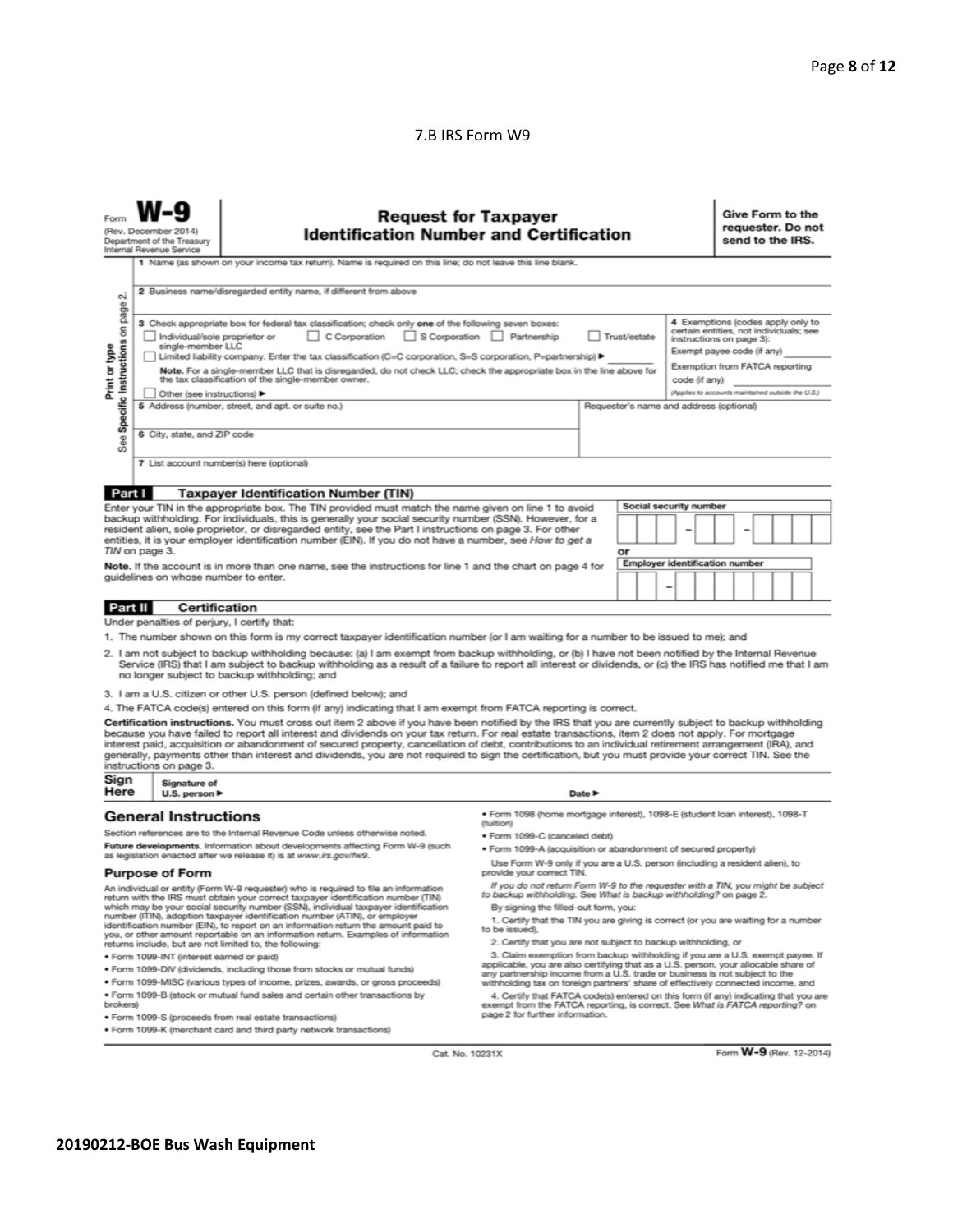### **ATTACHMENT 7.C – Attestation Re Personnel**

# **ATTESTATION RE PERSONNEL USED IN CONTRACT PERFORMANCE**

| CONTRACTOR LEGAL ENTITY NAME:                                          |  |
|------------------------------------------------------------------------|--|
| FEDERAL EMPLOYER IDENTIFICATION NUMBER:<br>(or Social Security Number) |  |

**The Contractor, identified above, does hereby attest, certify, warrant and assure that the Contractor shall not knowingly utilize the services of an illegal immigrant in the performance of this Contract and shall not knowingly utilize the services of any subcontractor who will utilize the services of an illegal immigrant in the performance of this Contract, T.C.A. § 12-3-309.**

SIGNATURE & DATE:

*NOTICE: This attestation MUST be signed by an individual empowered to contractually bind the Contractor.*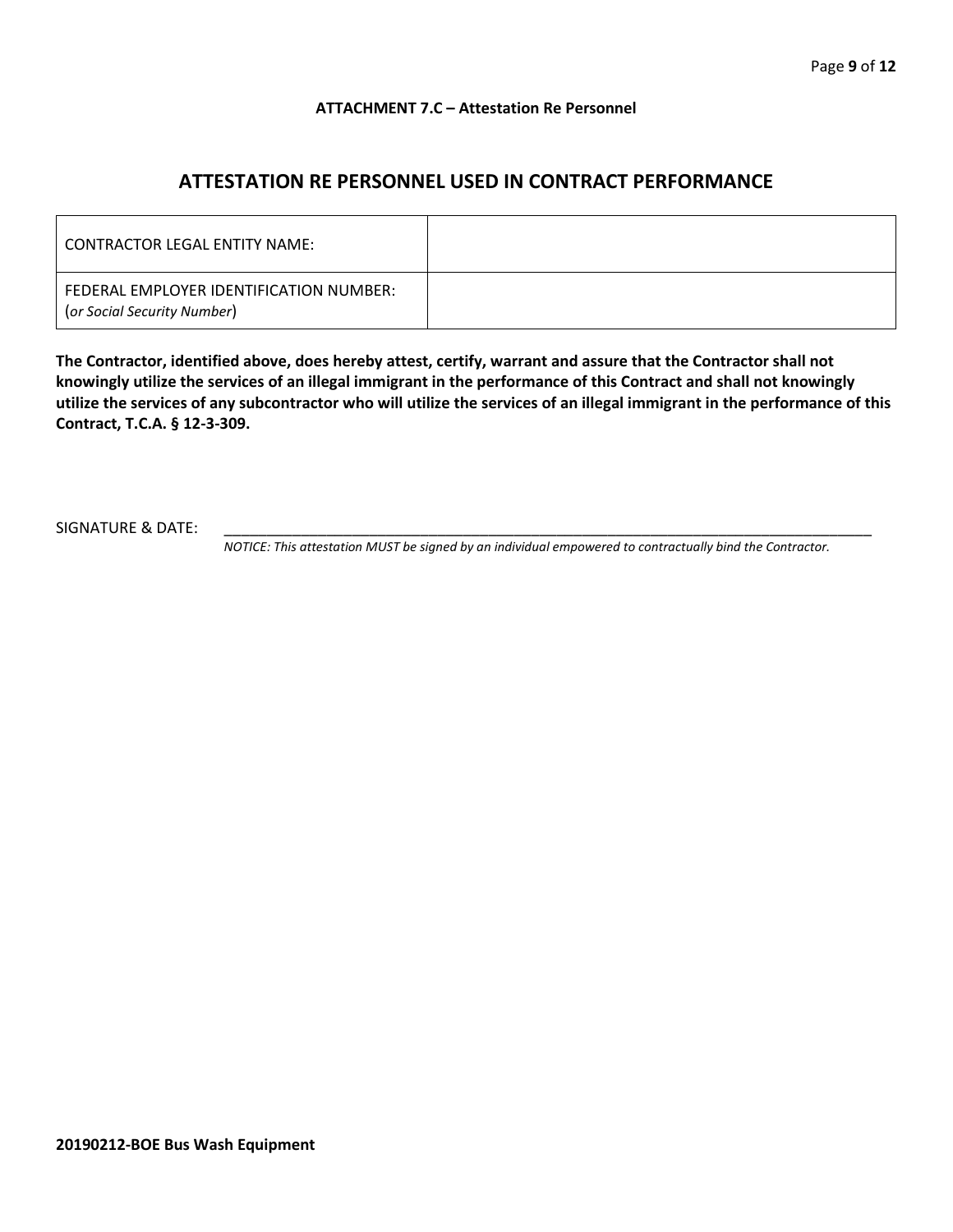## **ATTACHMENT 7.D – Standard Terms & Conditions SUMNER COUNTY BOARD OF EDUCATION (SCS)**

#### **1. PREPARATION AND SUBMISSION OF BID.**

- **a.** Failure to examine any drawings**,** specifications, or instructions will be at the proposer's risk. Any deviation from the stated terms, conditions and specifications must be coordinated with and approved in writing by the SCS Purchasing Supervisor.
- **b.** ITB SUBMITTAL / SIGNATURE: Proposal shall give the full name and business address of the bidder. If the proposer is a corporation, the name shall be stated as it is in the corporate charter. Proposals must be signed in ink by the proposer's authorized agent. Unsigned proposals will be rejected. Proposals are to be sealed and the outside of the envelope is to reference the ITB number. The person signing the proposal must show their title, and if requested by SCS, must furnish satisfactory proof of his or her authority to bind his or her company in contract. Proposer understands that by submitting a proposal with an authorized signature, it shall constitute an offer to SCS. Proposals must be typewritten or in ink; otherwise they may not be considered. Purchase orders will be issued to the firm name appearing on the W9. Electronic submissions via email, fax, etc. shall not be accepted.
- **c.** SCS is not responsible for any costs incurred by any vendor pursuant to the ITB. The vendor shall be responsible for all costs incurred in connection with the preparation and submission of its proposal.
- **d.** All proposers must be in compliance with T.C.A. § 62-6-119 at the time of proposal submission and provide evidence of compliance with the applicable provisions of the chapter before such proposal may be considered.
- **e.** Proposals are to be received in the location designated in the ITB no later than the specified date and time. Late submissions will NOT be opened or considered.
- **f.** No erasures permitted. Errors may be crossed out and corrections printed in ink or typewritten adjacent to error and must be initialed in ink by person signing the proposal.
- **g.** Specifications: Reference to available specifications shall be sufficient to make the terms of the specifications binding on the proposer. The use of the name of a manufacturer, or any special brand or make in describing an item does not restrict the proposer to that manufacturer or specific article, unless specifically stated. Comparable products of other manufacturers will be considered if proof of compatibility is contained in the proposal. Proposers are required to notify SCSs Purchasing Supervisor whenever specifications/procedures are not perceived to be fair and open. The articles on which the proposals are submitted must be equal or superior to that specified. Informative and Descriptive Literature: The proposer must show brand or trade names of the articles proposed, when applicable. It shall be the responsibility of the vendor, including vendors whose product is referenced, to furnish with the proposal such specifications, catalog pages, brochures or other data as will provide an adequate basis for determining the quality and functional capabilities of the product offered. Failure to provide this data may be considered valid justification for rejection of proposal.
- **h.** Samples: Samples of items when called for, must be furnished free of expense, and if not destroyed will, upon vendor's request within ten (10) days of proposal opening, be returned at the proposer's expense. Each sample must be labeled with the proposer's name, manufacturer's brand name and number, ITB number and item reference.
- **i.** Time of Performance: The number of calendar days in which delivery is to be made after receipt of order shall be stated in the proposal and may be a factor in making an award, price notwithstanding. If no delivery time is stated in the proposal, proposer agrees that delivery is to be made within two weeks (10 business days) of order.
- **j.** Transportation and delivery charges should be included in the price and be fully prepaid by the vendor to the destination specified in the ITB. Proposal prices shall include delivery of all items F.O.B. destination.
- **k.** New materials and supplies must be delivered unless otherwise specifically stated in the ITB.
- **l.** Alternate/multiple proposals will not be considered unless specifically called for in the ITB.
- **m.** Only proposals submitted on ITB forms furnished by SCS will be considered.
- **n.** By signing the ITB where indicated, the proposer agrees to strictly abide by all local, state and federal statutes and regulations. The proposer further certifies that this proposal is made without collusion or fraud.
- **o.** Error in Proposal. In case of error in the extension of prices in the proposal, the unit price will govern. Late submissions will NOT be opened or considered. Proposers are cautioned to verify their proposals before submission, as amendments received after the ITB deadline will not be considered. No proposal shall be altered, amended or withdrawn after opening. After proposal opening, a proposer may withdraw a proposal only when there is obvious clerical error such as a misplaced decimal point, or when enforcement of the proposal would impose unconscionable hardship due to an error in the proposal resulting in a quotation substantially below the other proposals received. Proposal withdrawals will be considered only upon written request of the proposer.

#### **20190212-BOE Bus Wash Equipment**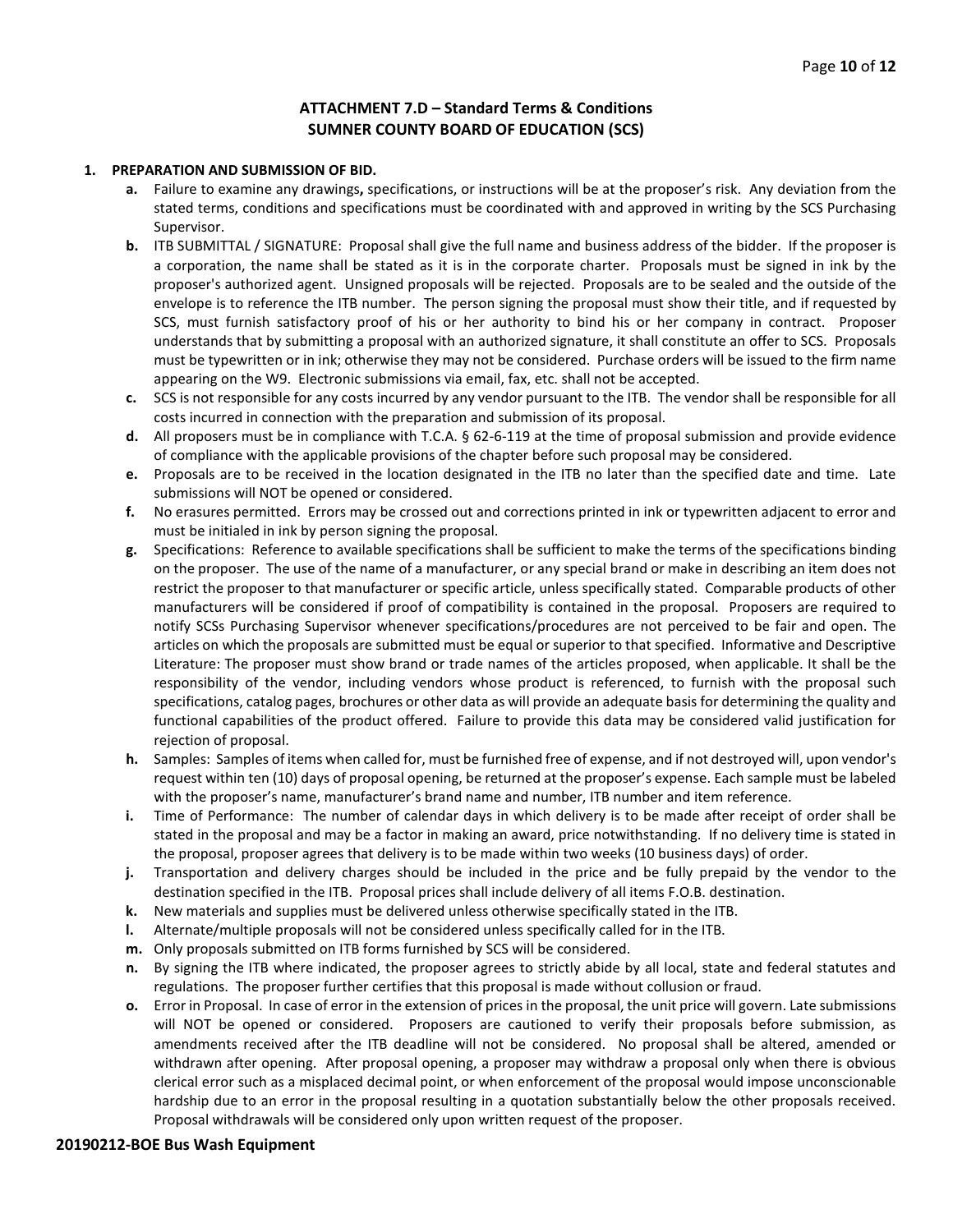- **2. OPEN RECORDS.** In order to comply with the provisions of the Tennessee Open Records Act, all proposals will be publicly opened and are subject to public inspection after the award upon written request. Proposers may be present at ITB opening. Summary information will be posted the SCS website, www.sumnerschools.org under the Invitation to Bid link.
- **3. ACCEPTANCE AND AWARD.** SCS reserves the right to reject any and all proposals and to waive any informality in proposals and, unless otherwise specified by the proposers to accept any item in the proposal. Action to reject all proposals shall be taken for unreasonably high prices, errors in the bid documents, cessation of need, unavailability of funds, or any other reason approved by SCS.
	- **a.** Contracts and purchases will be made with the lowest, responsive, responsible, qualified proposer. The quality of the articles to be supplied, their conformity with the specifications, their suitability to the requirements of the Institution, cash discount offered, and the delivery terms will be taken into consideration.
	- **b.** Any deviation from these stated terms, specifications and conditions must be coordinated with and approved in writing by the Purchasing Supervisor.
	- **c.** Prices quoted on the response (if any) are to be considered firm and binding until the said equipment, supplies or services are in the possession of SCS.
	- **d.** SCS reserves the right to order more or less than the quantity listed in the proposal.
	- **e.** If a proposal fails to state a time within which a proposal must be accepted, it is understood and agreed that SCS shall have ninety (90) days to accept.
	- **f.** No purchase or contract is authorized or valid until the issuance of a SCS purchase order in accordance with SCS policy. No SCS employee is authorized to purchase equipment, supplies or services prior to the issuance of such a purchase order.
	- **g.** The contract may not be assigned without written SCS consent.
	- **h.** If the appropriate space is marked on the ITB, other Institutions (such as State, Local and/or Public Agencies) may purchase off the contract during the same period as SCS.
	- **i.** The awarded proposer will be required to post a performance and payment bond in the amount of 25% of the contract price if it exceeds \$100,000 as stated by T.C.A. §12-4-201.
	- **j.** If the project cost is in excess of \$25,000 a performance bond must be secured by the requesting part in an amount equal to the market improvement value.
- **4. PAYMENT**. Payment terms must be specified in the proposal, including any discounts for early payment. Partial payments will not be approved unless justification for such payment can be shown. Terms will be NET 30 days. Payment will not be made until the conditions and specifications of the ITB are inspected and approved as conforming by persons appointed by SCS.
- **5. DEFAULT OF SELECTED VENDOR.** In case of vendor default, SCS may procure the articles or services from other sources and hold the defaulting vendor responsible for any resulting cost. If the awarded vendor violates any terms of their proposal, the contract, SCS policy or any law, they may be disqualified from submitting proposals for a period of two years for minor violations or longer for major violations. Proposals from disqualified bidders will not be accepted during the period of disqualification.
- **6. INSPECTION OF PURCHASES.** Articles received which are not equivalent will not be accepted and will be picked up by the vendor or returned to vendor, shipping charges collect. SCS shall have a reasonable period in which to inspect and accept or reject materials without liability. If necessity requires SCS to use nonconforming materials, an appropriate reduction in payment may be made.
- **7. TAXES.** SCS is tax exempt; do not include taxes in quotation. Vendors making improvements or additions to or performing repair work on real property for SCS are liable for any applicable sales or use tax on tangible personal property used in connection with the contract or furnished to vendors by the state for use under the contract.
- **8. NONDISCRIMINATION.** SCS is an equal opportunity employer. SCS and bidder agree to comply with Titles VI and VII of the Civil Rights Act of 1964, Title IX of the Education Amendments of 1972, Section 504 of the Rehabilitation Act of 1973, Executive Order 11,246, the Americans with Disabilities Act of 1990 and the related regulations to each. Each party assures that it will not discriminate against any individual including, but not limited to employees or applicants for employment and/or students, because of race, religion, creed, color, sex, age, disability, veteran status or national origin. In the event that any claims should arise with regards to violations of any such local, state or federal law, statues, rule or regulations, the vendor will indemnify and hold SCS harmless for any damages, including court costs or attorney fees, which might be incurred.

#### **20190212-BOE Bus Wash Equipment**